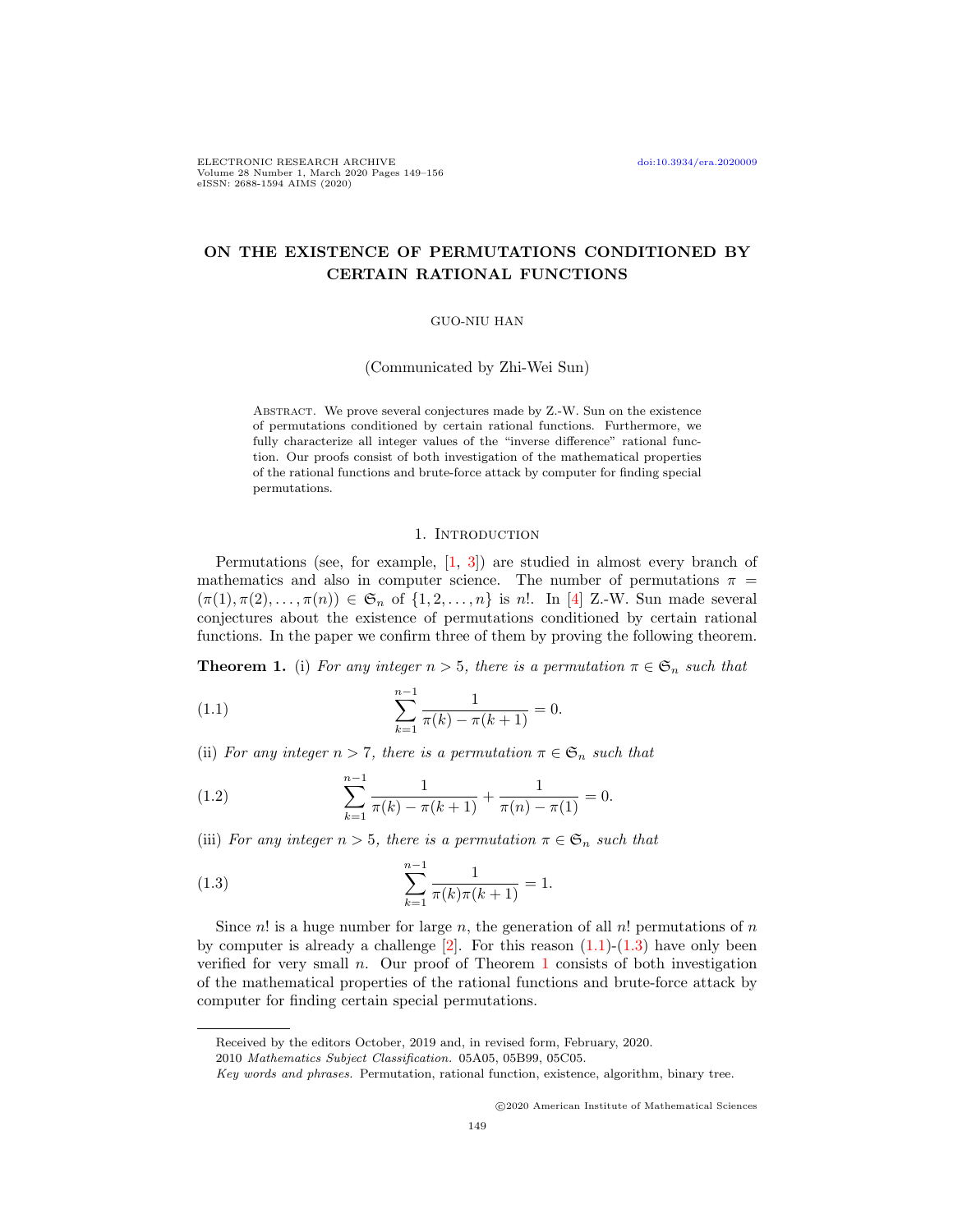# 150 GUO-NIU HAN

Furthermore, we can fully characterize all integer values of the "inverse difference" rational function given in the left-hand side of  $(1.1)$ . We define

(1.4) 
$$
V_n = \left\{ \sum_{k=1}^{n-1} \frac{1}{\pi(k) - \pi(k+1)} : \pi \in \mathfrak{S}_n \right\}.
$$

Since  $a \in V_n$  implies  $-a \in V_n$  by the reverse of permutation, we only need to study the nonnegative integer values of  $V_n$ . For example,  $n = 5$ , the value set  $V_5$  contains the following nonnegative rational numbers:

$$
\frac{1}{12}, \frac{1}{6}, \frac{1}{4}, \frac{1}{3}, \frac{1}{2}, \frac{7}{12}, \frac{2}{3}, \frac{3}{4}, 1, \frac{7}{6}, \frac{4}{3}, \frac{3}{2}, \frac{19}{12}, \frac{7}{4}, \frac{11}{6}, \frac{23}{12}, 2, \frac{13}{6}, \frac{11}{4}, 4.
$$

We see that there are three integers 1, 2, 4 in the above list.

<span id="page-1-0"></span>**Theorem 2.** We have  $V_3 \cap \mathbb{N} = \{2\}$ ,  $V_5 \cap \mathbb{N} = \{1, 2, 4\}$ , and for  $n ≠ 3, 5$ ,

(1.5) 
$$
V_n \cap \mathbb{N} = \{0 \le j \le n - 1 \mid j \ne n - 2\}.
$$

The proofs of Theorems [1](#page-0-2) and [2](#page-1-0) will be given in Section 2. Notice that we are still not able to prove three other conjectures of Sun. Let us reproduce them below for interested readers.

**Conjecture 3.** (i) [\[4,](#page-7-2) Conj. 4.7(ii)] For any integer  $n > 6$ , there is a permutation  $\pi \in \mathfrak{S}_n$  such that

(1.6) 
$$
\sum_{k=1}^{n-1} \frac{1}{\pi(k) + \pi(k+1)} = 1.
$$

Also, for any integer  $n > 7$ , there is a permutation  $\pi \in \mathfrak{S}_n$  such that

(1.7) 
$$
\sum_{k=1}^{n-1} \frac{1}{\pi(k) + \pi(k+1)} + \frac{1}{\pi(n) + \pi(1)} = 1.
$$

(ii) [\[4,](#page-7-2) Conj. 4.8(ii)] For any integer  $n > 7$ , there is a permutation  $\pi \in \mathfrak{S}_n$  such that

(1.8) 
$$
\sum_{k=1}^{n-1} \frac{1}{\pi(k)^2 - \pi(k+1)^2} = 0.
$$

<span id="page-1-1"></span>Motivated by [\(1.8\)](#page-1-1), we make the following conjecture.

<span id="page-1-2"></span>**Conjecture 4.** For any integer  $n > 11$ , there is a permutation  $\pi \in \mathfrak{S}_n$  such that

<span id="page-1-3"></span>(1.9) 
$$
\sum_{k=1}^{n-1} \frac{1}{\pi(k)^2 - \pi(k+1)^2} + \frac{1}{\pi(n)^2 - \pi(1)^2} = 0.
$$

Conjecture [4](#page-1-2) has been checked for  $11 < n < 28$  by computer. We list below the permutations satisfying [\(1.9\)](#page-1-3), which are found by our computer program in a highly non-trivial way.

$$
\pi_{12} = (1, 4, 3, 5, 7, 2, 12, 8, 10, 11, 9, 6),
$$
  
\n
$$
\pi_{13} = (1, 2, 12, 8, 9, 6, 11, 10, 7, 5, 13, 4, 3),
$$
  
\n
$$
\pi_{14} = (1, 2, 12, 9, 6, 4, 3, 13, 8, 7, 5, 10, 14, 11),
$$
  
\n
$$
\pi_{15} = (1, 9, 2, 3, 12, 10, 11, 5, 4, 14, 6, 15, 13, 8, 7),
$$
  
\n
$$
\pi_{16} = (1, 3, 2, 4, 5, 11, 16, 14, 10, 8, 6, 12, 9, 15, 13, 7),
$$
  
\n
$$
\pi_{17} = (1, 3, 2, 4, 5, 9, 15, 6, 12, 16, 11, 10, 14, 13, 8, 7, 17),
$$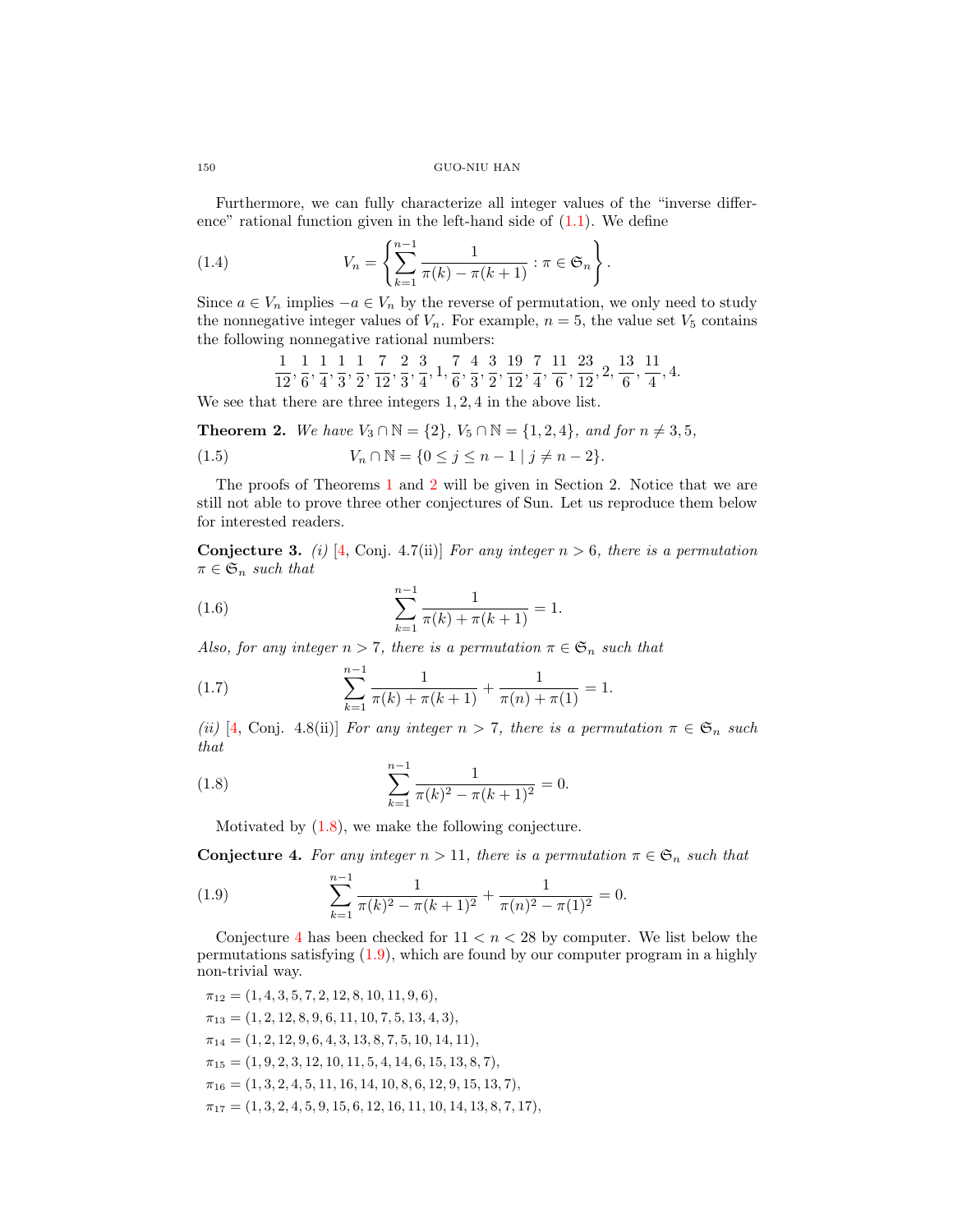$\pi_{18} = (1, 3, 2, 4, 6, 5, 7, 13, 8, 14, 12, 16, 10, 18, 17, 9, 11, 15),$  $\pi_{19} = (1, 3, 2, 4, 6, 5, 7, 8, 12, 18, 17, 13, 9, 15, 11, 10, 16, 19, 14),$  $\pi_{20} = (1, 3, 2, 4, 6, 5, 7, 18, 8, 13, 12, 17, 9, 20, 16, 19, 10, 11, 15, 14),$  $\pi_{21} = (1, 3, 2, 4, 6, 5, 7, 17, 8, 20, 16, 9, 12, 18, 15, 13, 19, 21, 11, 14, 10),$  $\pi_{22} = (1, 3, 2, 4, 6, 5, 7, 8, 20, 13, 17, 22, 18, 12, 9, 15, 21, 19, 16, 11, 10, 14),$  $\pi_{23} = (1, 3, 2, 4, 6, 14, 10, 18, 12, 8, 20, 7, 5, 21, 15, 11, 17, 13, 22, 23, 16, 19, 9),$  $\pi_{24} = (1, 3, 2, 4, 6, 14, 10, 18, 12, 8, 5, 9, 21, 11, 24, 16, 20, 22, 17, 15, 13, 19, 23, 7),$  $\pi_{25} = (1, 3, 2, 4, 6, 14, 10, 18, 12, 8, 5, 16, 24, 9, 21, 23, 7, 17, 15, 11, 13, 22, 20, 19, 25),$  $\pi_{26} = (1, 3, 2, 4, 6, 14, 10, 18, 12, 8, 22, 13, 5, 23, 16, 20, 19, 21, 9, 7, 17, 11, 25, 15, 24, 26),$  $\pi_{27} = (1, 3, 2, 4, 6, 14, 10, 18, 12, 8, 22, 13, 9, 5, 11, 21, 23, 16, 26, 19, 25, 27, 17, 15, 24, 20, 7).$ 

# 2. Proofs

Let  $\Phi_{\text{dif}}(\pi)$ ,  $\Phi_{\text{cycdif}}(\pi)$ , and  $\Phi_{\text{prod}}(\pi)$  denote the three rational functions expressed in the left-hand side of  $(1.1)$ ,  $(1.2)$ , and  $(1.3)$ , respectively. The following Link lemma is useful for our construction.

**Lemma 5** (Link). Let  $\sigma \in \mathfrak{S}_s$  and  $\tau \in \mathfrak{S}_t$  be two permutations on  $\{1, 2, \ldots, s\}$  and  $\{1, 2, \ldots, t\}$ , respectively, such that  $\sigma(s) = s, \tau(1) = 1$  and  $\Phi_{\text{dif}}(\sigma) = \Phi_{\text{dif}}(\tau) = 0$ . We define the "link" of the two permutations  $\rho \in \mathfrak{S}_{s+t-1}$  by

$$
\rho(k) = \begin{cases} \sigma(k), & \text{if } 1 \le k \le s \\ s - 1 + \tau(k - s + 1). & \text{if } s + 1 \le k \le s + t - 1 \end{cases}
$$

Then, we have  $\Phi_{\text{dif}}(\rho) = 0$ . Furthermore, if  $\tau(t) = t$ , we have  $\rho(s+t-1) = s+t-1$ .

*Proof.* Notice that in the definition of  $\rho$ , if we allow  $k = s$  in the second case, the expression will give the same definition of  $\rho(s)$  as in the first case, since  $\sigma(s) = s =$  $s-1+\tau(1)$ . Hence,

$$
\Phi_{\text{dif}}(\rho) = \sum_{k=1}^{s-1} \frac{1}{\rho(k) - \rho(k+1)} + \sum_{k=s}^{s+t-2} \frac{1}{\rho(k) - \rho(k+1)}
$$
  
= 
$$
\sum_{k=1}^{s-1} \frac{1}{\sigma(k) - \sigma(k+1)} + \sum_{k=1}^{t-1} \frac{1}{\tau(k) - \tau(k+1)}
$$
  
= 
$$
\Phi_{\text{dif}}(\sigma) + \Phi_{\text{dif}}(\tau)
$$
  
= 0.

Furthermore, if  $\tau(t) = t$ , it is easy to see that  $\rho(s+t-1) = s+t-1$ .

Let us write the link  $\rho$  of  $\sigma$  and  $\tau$  by  $\langle \sigma, \tau \rangle$ .

**Example.** Take  $\sigma = (1, 4, 2, 5, 3, 6)$  and  $\tau = (1, 3, 2, 4)$ . We verify that

$$
\Phi_{\text{dif}}(\sigma) = -\frac{1}{3} + \frac{1}{2} - \frac{1}{3} + \frac{1}{2} - \frac{1}{3} = 0,
$$
  

$$
\Phi_{\text{dif}}(\tau) = -\frac{1}{2} + \frac{1}{1} - \frac{1}{2} = 0.
$$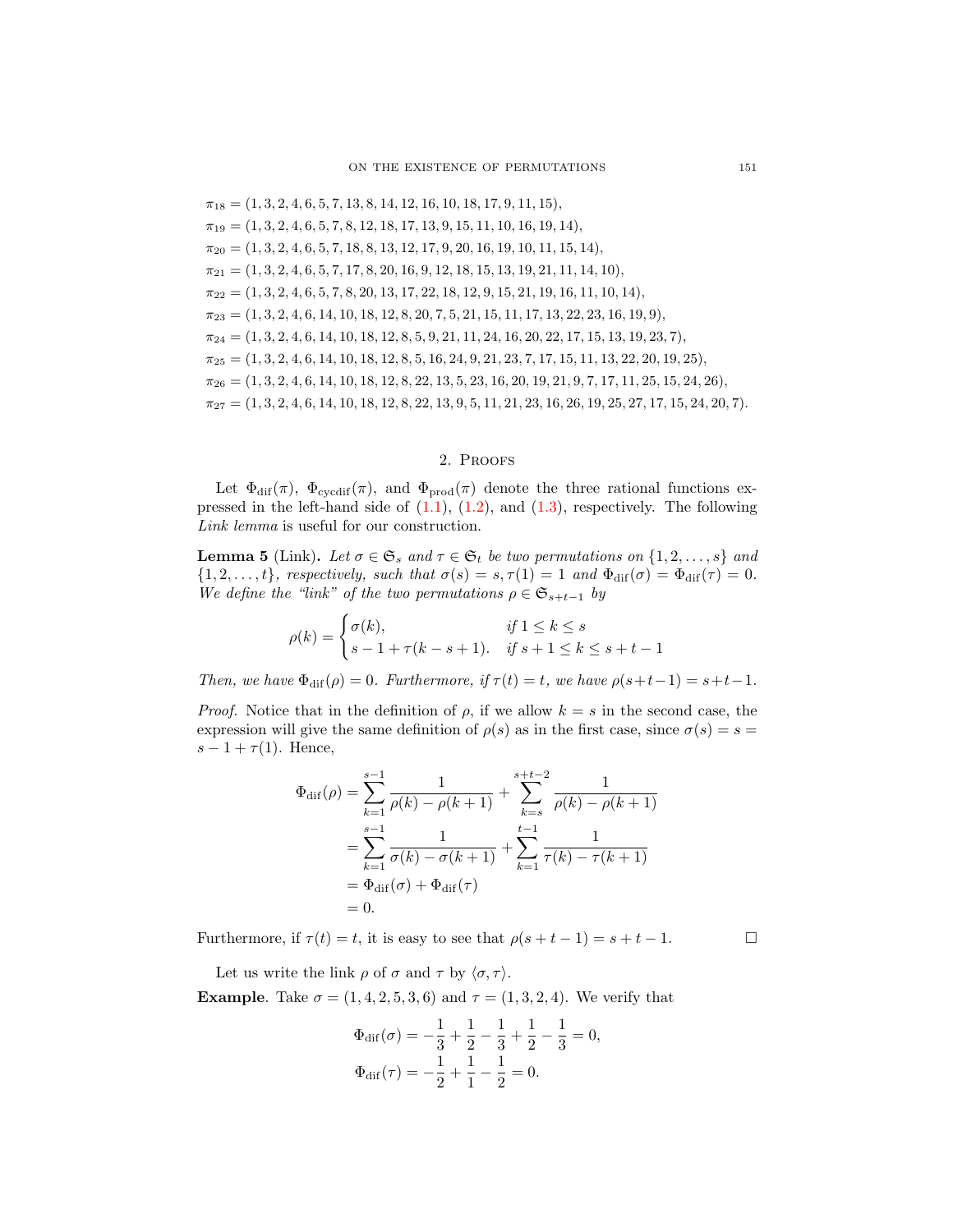We have  $\rho = \langle \sigma, \tau \rangle = (1, 4, 2, 5, 3, 6, 8, 7, 9)$  and

$$
\Phi_{\text{dif}}(\rho) = \left(-\frac{1}{3} + \frac{1}{2} - \frac{1}{3} + \frac{1}{2} - \frac{1}{3}\right) + \left(-\frac{1}{2} + \frac{1}{1} - \frac{1}{2}\right) = 0.
$$

If  $\tau(t) = t$ , since the link  $\rho = \langle \sigma, \tau \rangle$  also satisfies the conditions  $\rho(s + t - 1) =$  $s + t - 1$  and  $\Phi(\rho) = 0$ , we can "link" again and obtain  $\langle \rho, \tau \rangle = \langle \langle \sigma, \tau \rangle, \tau \rangle$ .

The following proposition is a slightly stronger version of Theorem [1\(](#page-0-2)i) for the rational function  $\Phi_{\text{dif}}$ .

<span id="page-3-0"></span>**Proposition 6.** For any integer  $n > 5$ , there is a permutation  $\pi \in \mathfrak{S}_n$  such that  $\pi(1) = 1, \pi(n) = n$ , and  $\Phi_{\text{dif}}(\pi) = 0$ .

Proof. Let

$$
\sigma_0 = (1, 4, 2, 5, 3, 6),
$$
  
\n
$$
\sigma_1 = (1, 3, 2, 4),
$$
  
\n
$$
\sigma_2 = (1, 3, 6, 4, 7, 5, 2, 8),
$$

and  $\tau = \sigma_1 = (1, 3, 2, 4)$ . We have  $\Phi_{\text{dif}}(\sigma_i) = 0$  for  $j = 0, 1, 2$ , and  $\tau(1) = 1, \tau(4) = 1$ . 4. By repeated application of the link algorithm, we obtain the following three families of permutations:

```
(1, 4, 2, 5, 3, 6),(1, 4, 2, 5, 3, 6 \mid 8, 7, 9),(1, 4, 2, 5, 3, 6 \mid 8, 7, 9 \mid 11, 10, 12),.
.
.
(1, 3, 2, 4),(1, 3, 2, 4 \mid 6, 5, 7),(1, 3, 2, 4 \mid 6, 5, 7 \mid 9, 8, 10),.
.
.
(1, 3, 6, 4, 7, 5, 2, 8),(1, 3, 6, 4, 7, 5, 2, 8 | 10, 9, 11),(1, 3, 6, 4, 7, 5, 2, 8 | 10, 9, 11 | 13, 12, 14),.
.
.
```
of length

$$
n = 6, 9, 12, 15, ...
$$
  
\n
$$
n = 4, 7, 10, 13, ...
$$
  
\n
$$
n = 8, 11, 14, 17 ...
$$
  
\n
$$
(3k + 1)
$$
  
\n
$$
(3k + 2)
$$

Hence we have constructed one permutation  $\pi \in \mathfrak{S}_n$  for each  $n > 5$  such that  $\Phi_{\text{dif}}(\pi) = 0 \text{ and } \pi(1) = 1 \text{ and } \pi(n) = n.$ 

The following proposition is another enhanced version of Theorem [1\(](#page-0-2)i) for  $\Phi_{\text{dif}}$ , which is crucial for proving Theorem [1\(](#page-0-2)ii) for  $\Phi_{\text{cycdif}}$ . The difference between Propo-sitions [6](#page-3-0) and [7](#page-3-1) lies in the value of  $\pi(n)$ .

<span id="page-3-1"></span>**Proposition 7.** For any integer  $n > 7$ , there is a permutation  $\pi \in \mathfrak{S}_n$  such that  $\pi(1) = 1, \pi(n) = n - 1$  and  $\Phi_{\text{dif}}(\pi) = 0$ .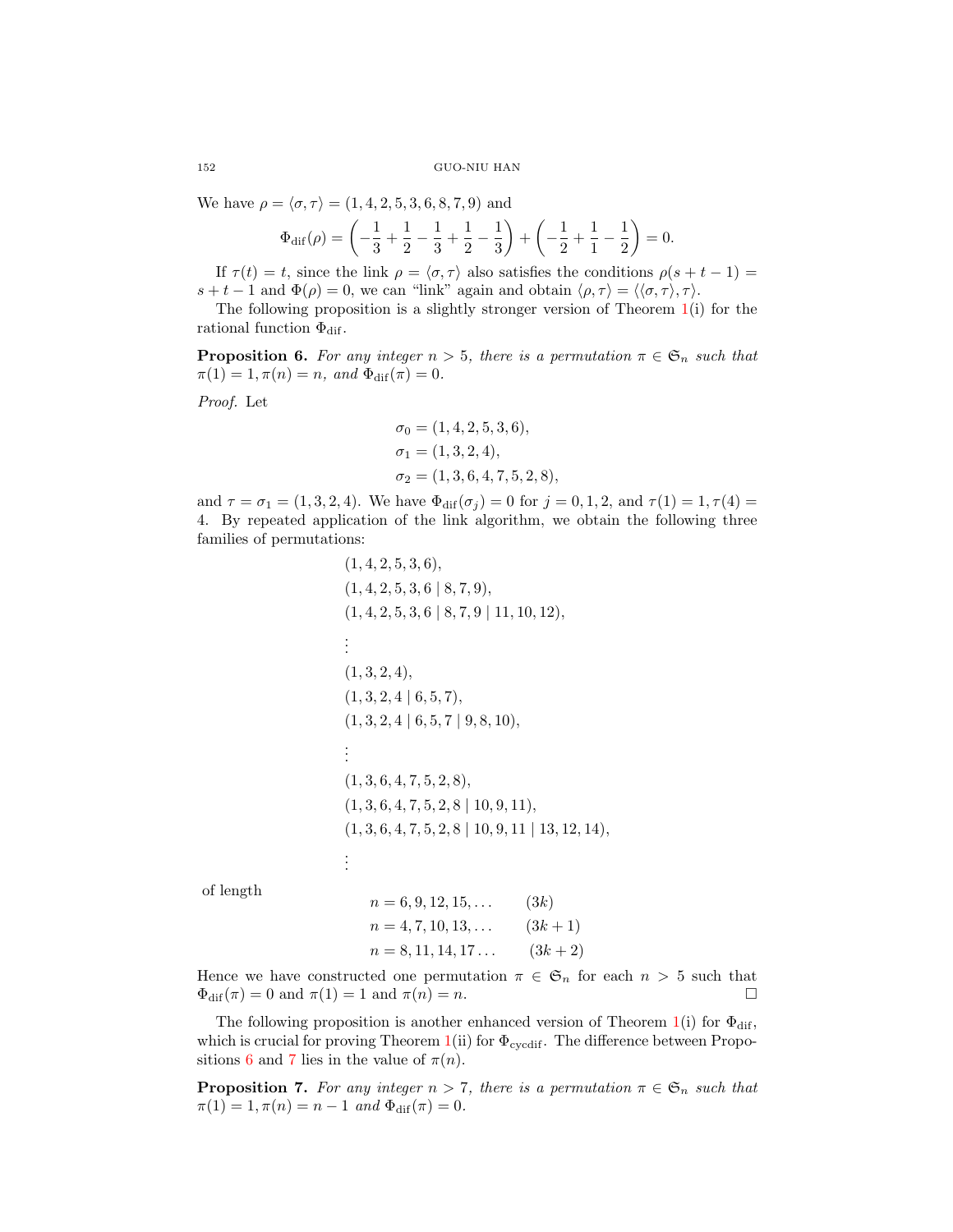Proof. Let

$$
\alpha_8 = (1, 2, 4, 8, 6, 5, 3, 7),
$$
  
\n
$$
\alpha_9 = (1, 4, 2, 5, 9, 3, 7, 6, 8),
$$
  
\n
$$
\alpha_{10} = (1, 2, 6, 3, 7, 8, 5, 4, 10, 9),
$$
  
\n
$$
\alpha_{11} = (1, 2, 3, 4, 6, 5, 9, 8, 7, 11, 10),
$$
  
\n
$$
\alpha_{12} = (1, 2, 3, 6, 4, 8, 12, 10, 9, 7, 5, 11).
$$

We have  $\alpha_j(1) = 1, \ \alpha_j(j) = j - 1, \text{ and } \Phi_{\text{dif}}(\alpha_j) = 0 \text{ for } j = 8, 9, \ldots, 12.$  The proposition is true for  $j = 8, 9, ..., 12$ . For  $n \ge 13$  and  $k = n - 7 \ge 6$ , take the permutation  $\sigma \in \mathfrak{S}_k$  obtained in Proposition [6,](#page-3-0) i.e.,  $\sigma(1) = 1, \sigma(k) = k, \Phi_{\text{dif}}(\sigma) = 0.$ Then, the link  $\rho = \langle \sigma, \alpha_8 \rangle$  satisfies  $\rho(1) = 1, \rho(n) = n - 1$  and  $\Phi_{\text{dif}}(\rho) = 0$ . For example, for  $n = 13$  and  $k = 6$ ,

$$
\rho = \langle (1,4,2,5,3,6), (1,2,4,8,6,5,3,7) \rangle = (1,4,2,5,3,6,7,9,13,11,10,8,12).
$$

Hence, the proposition is true for any  $n > 7$ .

Now we are ready to prove part (ii) of Theorem [1](#page-0-2) for the rational function  $\Phi_{\text{cycdif}}$ .

*Proof of Theorem [1\(](#page-0-2)ii).* If  $n = 2k$  is even, we can easily check that the permutation

$$
\pi = (1, 2, 3, \dots, k - 1, k, 2k, 2k - 1, \dots, k + 3, k + 2, k + 1),
$$

which is obtained by the concatenation of the increasing permutation of  $\mathfrak{S}_k$  and the decreasing permutation of  $\{j \mid k+1 \leq j \leq 2k\}$ , satisfies

$$
\Phi_{\text{cycdif}}(\pi) = \left(-\frac{1}{1} - \frac{1}{1} - \dots - \frac{1}{1} - \frac{1}{k} + \frac{1}{1} + \frac{1}{1} + \dots + \frac{1}{1}\right) + \frac{1}{k} = 0.
$$

The odd case is more complicated. First, we define

$$
\beta_9 = (2, 1, 4, 5, 9, 3, 7, 6, 8), \n\beta_{11} = (1, 2, 11, 5, 4, 8, 7, 9, 3, 6, 10), \n\beta_{13} = (1, 2, 13, 3, 5, 4, 9, 8, 10, 6, 11, 7, 12).
$$

We have  $\Phi_{\text{cyclif}}(\beta_j) = 0$  for  $j = 9, 11, 13$ . Next, for  $n = 2k + 1 \ge 15$ , i.e.,  $k \ge 7$  and  $m = k + 1 \geq 8$ , by Propositions [6](#page-3-0) and [7,](#page-3-1) there exist two permutations  $\sigma \in \mathfrak{S}_k$  and  $\sigma \in \mathfrak{S}_m$  such that

(i)  $\sigma(1) = 1$ ,  $\sigma(k) = k$ , and  $\Phi_{\text{dif}}(\sigma) = 0$ ;

(ii)  $\tau(1) = 1, \tau(m) = m - 1$ , and  $\Phi_{\text{dif}}(\tau) = 0$ .

Let  $\tau'$  be the permutation of  $\{j \mid k+1 \leq j \leq 2k+1\}$  obtained by adding k in the reverse of  $\tau$ :

$$
\tau' = (k + \tau(m), k + \tau(m-1), k + \dots, k + \tau(3), k + \tau(2), k + \tau(1)).
$$

Notice that the first and last elements of  $\tau'$  are  $k + \tau(m) = 2k$  and  $k + \tau(1) = k + 1$ , respectively. Let  $\rho$  be the concatenation of  $\sigma$  and  $\tau'$ . We can verity that  $\Phi_{\text{dif}}(\tau') =$  $-\Phi_{\text{dif}}(\tau) = 0$  and

$$
\Phi_{\text{cycdif}}(\rho) = \Phi_{\text{dif}}(\sigma) + \frac{1}{k - 2k} + \Phi_{\text{dif}}(\tau') + \frac{1}{(k+1) - 1} = 0.
$$

For example, for  $n = 15$ ,  $k = 7$  and  $m = 8$ , we have  $\sigma = (1, 3, 2, 4, 6, 5, 7)$  and  $\tau =$  $(1, 2, 4, 8, 6, 5, 3, 7)$ , so that  $\tau' = (14, 10, 12, 13, 15, 11, 9, 8)$ . Our final permutation  $\rho$ is the concatenation of  $\sigma$  and  $\tau'$ :

$$
\rho = (1, 3, 2, 4, 6, 5, 7, 14, 10, 12, 13, 15, 11, 9, 8).
$$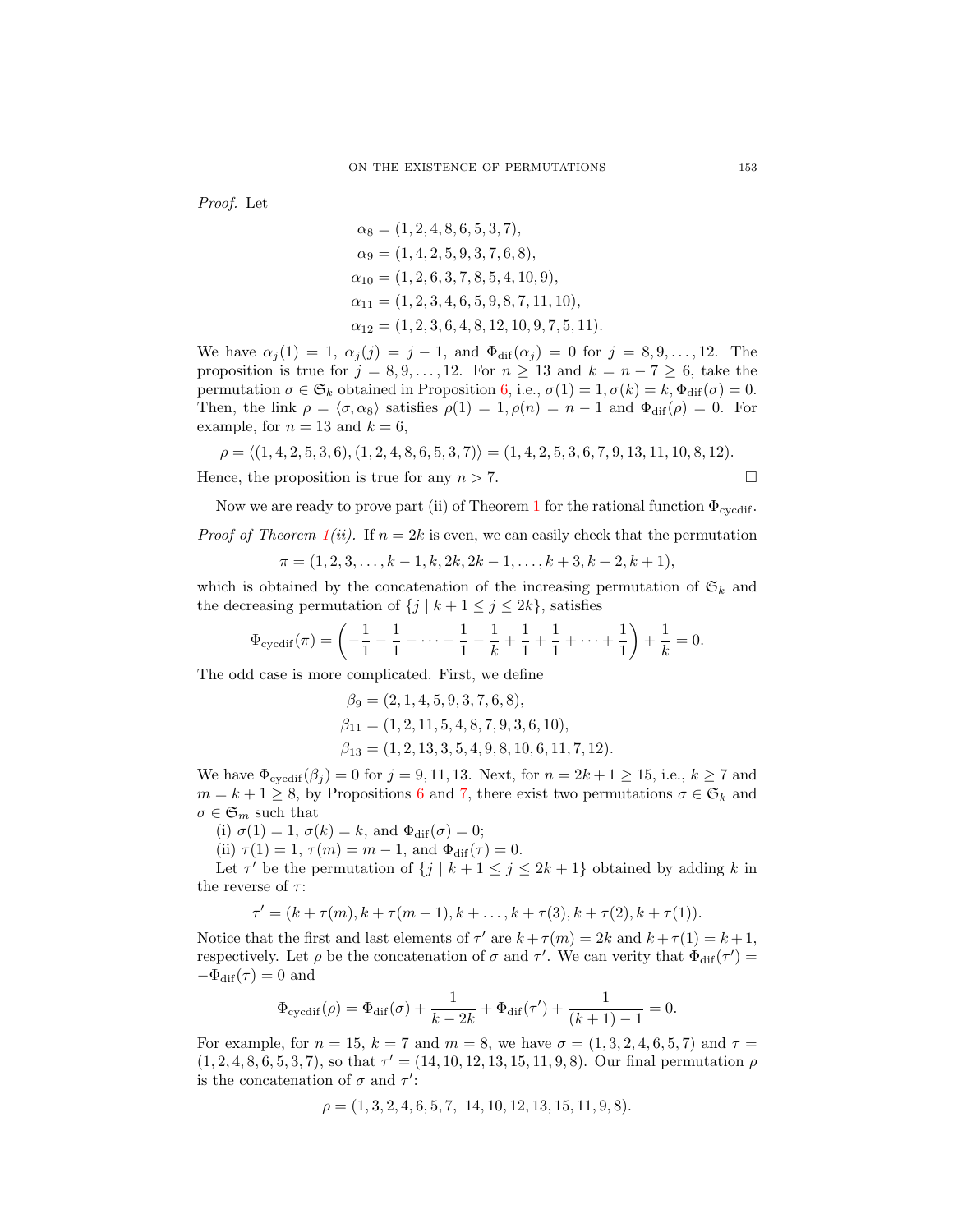We can check that  $\Phi_{\text{cycdif}}(\rho) = 0$ .

To prove part (iii) of Theorem [1](#page-0-2) concerning the rational function  $\Phi_{\text{prod}}$ , we need the following lemma. Also, it is much more convenient to describe the construction in the increasing binary trees model (see, for example,  $[3, p. 51]$  $[3, p. 51]$ ,  $[1, p. 143]$  $[1, p. 143]$ ).

**Lemma 8** (Insertion). Let  $\sigma = \sigma(1)\sigma(2)\cdots \sigma(n-1) \in \mathfrak{S}_{n-1}$  be a permutation and  $\tau \in \mathfrak{S}_n$  be the permutation obtained by insertion of the letter n into  $\sigma$ :

$$
\tau = \sigma(1) \cdots \sigma(j) \, n \, \sigma(j+1) \cdots \sigma(n-1). \qquad (j = 1, 2, \ldots, n-2)
$$

Then,  $\Phi_{\text{prod}}(\sigma) = \Phi_{\text{prod}}(\tau)$  if and only if  $\sigma(j) + \sigma(j+1) = n$ .

Proof. We have

$$
\Phi_{\text{prod}}(\sigma) = \sum_{k=1}^{n-2} \frac{1}{\sigma(k)\sigma(k+1)} = \dots + \frac{1}{\sigma(j)\sigma(j+1)} + \dots
$$

$$
\Phi_{\text{prod}}(\tau) = \sum_{k=1}^{n-1} \frac{1}{\tau(k)\tau(k+1)} = \dots + \frac{1}{\sigma(j)n} + \frac{1}{n\sigma(j+1)} + \dots
$$

$$
= \dots + \frac{\sigma(j) + \sigma(j+1)}{n\sigma(j)\sigma(j+1)} + \dots
$$

Hence,  $\Phi_{\text{prod}}(\sigma) = \Phi_{\text{prod}}(\tau)$  if and only if

$$
\frac{1}{\sigma(j)\sigma(j+1)} = \frac{\sigma(j) + \sigma(j+1)}{n \sigma(j)\sigma(j+1)},
$$

i.e.,  $\sigma(j) + \sigma(j+1) = n$ .

Now we use the insertion lemma to prove part (iii) of our main theorem.

*Proof of Theorem*  $1(iii)$  $1(iii)$ *.* Let

$$
\delta_6 = (2, 1, 3, 4, 5, 6), \n\delta_7 = (2, 1, 3, 7, 4, 5, 6), \n\delta_8 = (6, 4, 1, 2, 7, 5, 3, 8).
$$

We verify that  $\Phi_{\text{prod}}(\delta_j) = 1$  for  $j = 6, 7, 8$ . By insertion lemma, we define  $\sigma_9$  by inserting the letter 9 between 2 and 7 in  $\sigma_8$ :

$$
\sigma_9 = (6, 4, 1, 2, \mathbf{9}, 7, 5, 3, 8).
$$

Next, we insert 10 in  $\sigma_9$  between 6 and 4:

$$
\sigma_{10} = (6, \textbf{10}, 4, 1, 2, 9, 7, 5, 3, 8).
$$

For the insertion of 11, we have two possible positions, namely, between  $(2, 9)$  and  $(3, 8)$ . We choose the position  $(2, 9)$  and define

$$
\sigma_{11} = (6, 10, 4, 1, 2, \mathbf{11}, 9, 7, 5, 3, 8).
$$

The crucial idea is to show that this kind of insertion can be repeatedly applied as many times as we want, starting from  $\sigma_8$ . Thus, we obtain the desired permutation  $\sigma_n \in \mathfrak{S}_n$  for each  $n \geq 8$ . To understand the general pattern, we take a rather big example with  $n = 32$ . Our permutation  $\delta_{32}$  is as follows:

$$
\delta_{32} = (6, 16, 10, 24, 14, 32, 18, 22, 26, 30, 4, 1, 2, 31, 29, 27, 25, 23, 21, 19, 17, 15, 28, 13, 11, 20, 9, 7, 12, 5, 3, 8),
$$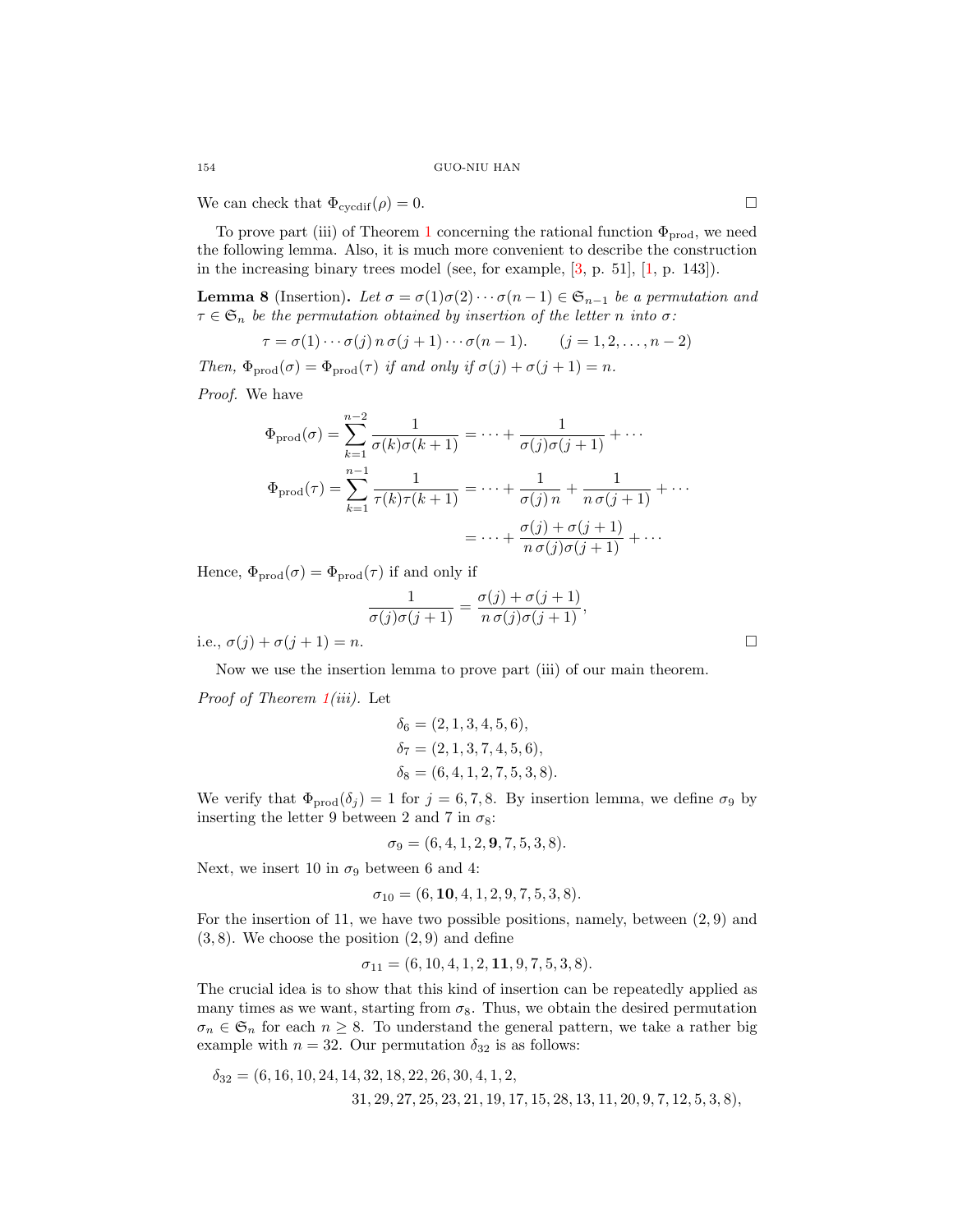

<span id="page-6-0"></span>FIGURE 1. The increasing binary tree for  $\delta_{32}$ 

which can be represented by the increasing binary tree (see, for example,  $[3, p. 51]$  $[3, p. 51]$ , [\[1,](#page-7-0) p. 143]) in Figure [1.](#page-6-0) We see that the nodes of the form  $2k + 1$ ,  $4k + 2$ ,  $8k$ ,  $8k + 4$ all appear in the tree structure. Hence, the insertion can be repeatedly applied to reach each  $\delta_n$  for  $n \geq 8$ .

As proved in Theorem [1,](#page-0-2) for any integer  $n > 5$ , there is a permutation  $\pi \in \mathfrak{S}_n$ such that  $\Phi_{\text{dif}}(\pi) = 0$ . For a permutation  $\pi$ , the value of  $\Phi_{\text{dif}}(\pi)$  is, a priori, a rational number. Theorem [2](#page-1-0) provides a full characterization of the integer values of the rational function  $\Phi_{\text{dif}}$ .

Proof of Theorem [2.](#page-1-0) In fact, we need to prove a stronger statement by replacing each  $V_n$  in the theorem by